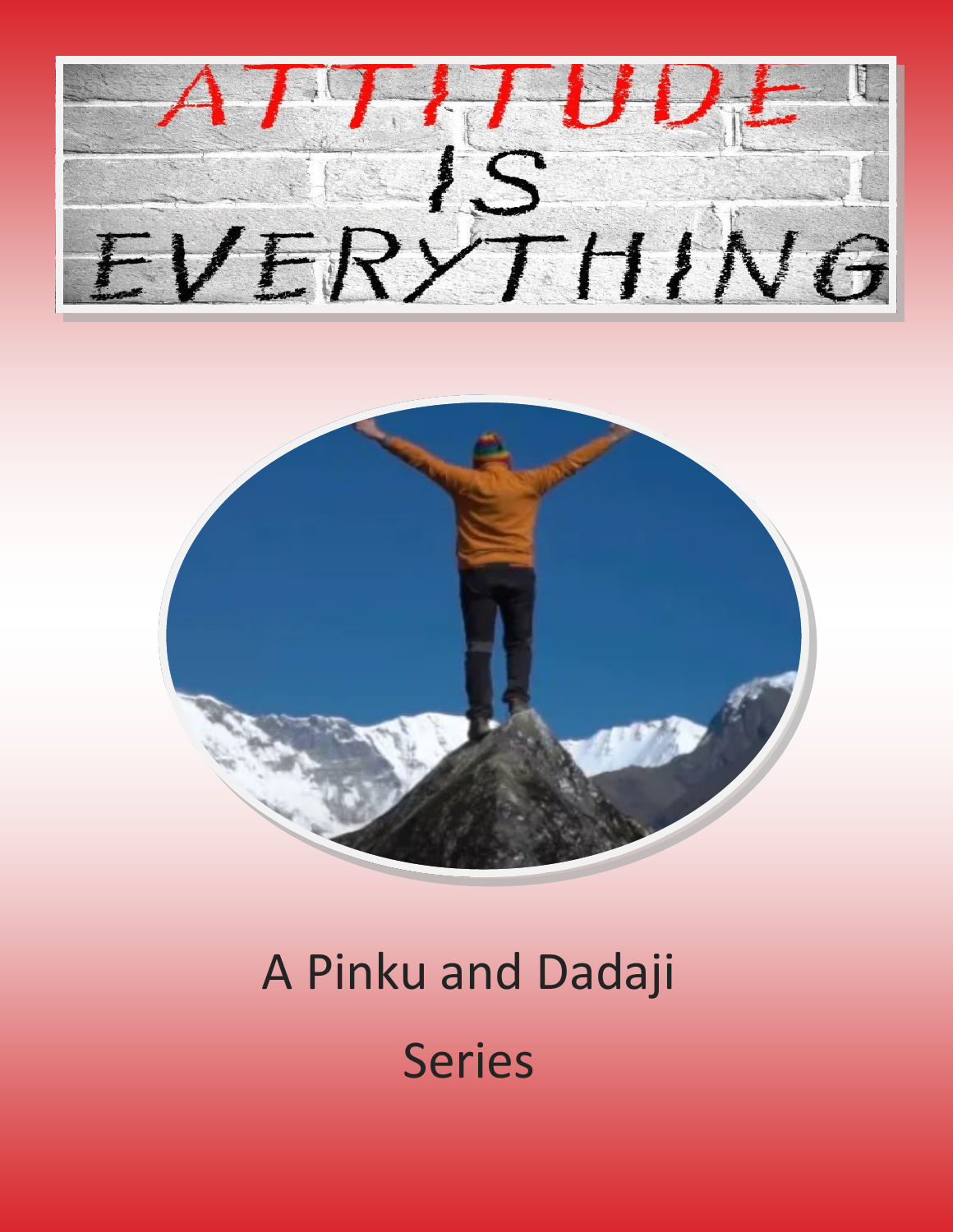### *Attitude is 100%*

Dadaji: Hello Pinku Good Morning

Pinku: Good morning Dadaji how are you doing today?

Dadaji: Great thank you Pinku.

Pinku: Dadaji it is said that attitude is 100% and remaining all in this world is below 100% is that true?

Dadaji: I don't know whether it is co-incidence or fact that is not just co-incidence, numbers reveal it's true. If I give counts to A till Z from 1 to 26 and add up the numbers assigned to alphabets, it gives me certain %ages for e.g.  $M+O+N+E+Y = 13+15+14+5+25=72$  meaning money is only 72% similarly, Luck is 47%, Leadership is 89%, Knowledge is 96% Hard work is 98% but attitude is 100%. Meaning if you have the right attitude, you can achieve anything in life.

Pinku: What do you exactly mean by attitude Dadaji?

Dadaji: The drive, the force, the motivator inside you is attitude to get things done or to achieve something or to accomplish a task.

Pinku: Little confused can you explain it better

# If you cannot change some thing, change your attitude

#### Dadaji?

Dadaji: OK! Let me tell you in this way then: A boy once asked a balloon vendor selling helium filled balloons. Which one will go high in sky the blue balloon or the red balloon? The balloon vendor answered: It is not the color of the balloon, but what is inside that makes it go high. Meaning, it is the drive, the force and the self-motivator spirit inside you or in short it is your attitude that gets you going. Hope it's clear.

Pinku: I understood Dadaji but in our school why friends say "showing attitude"… What does that mean?

Dadaji: Ah! Attitude is different from showing attitude. Showing attitude means a person somewhat arrogantly or disrespectfully showing off that he/she is the best or he/she know everything or without him/her nothing moves in this world type person.

Pinku: Uh! Now my confusion is clear. Tell me Dadaji why attitude is required?

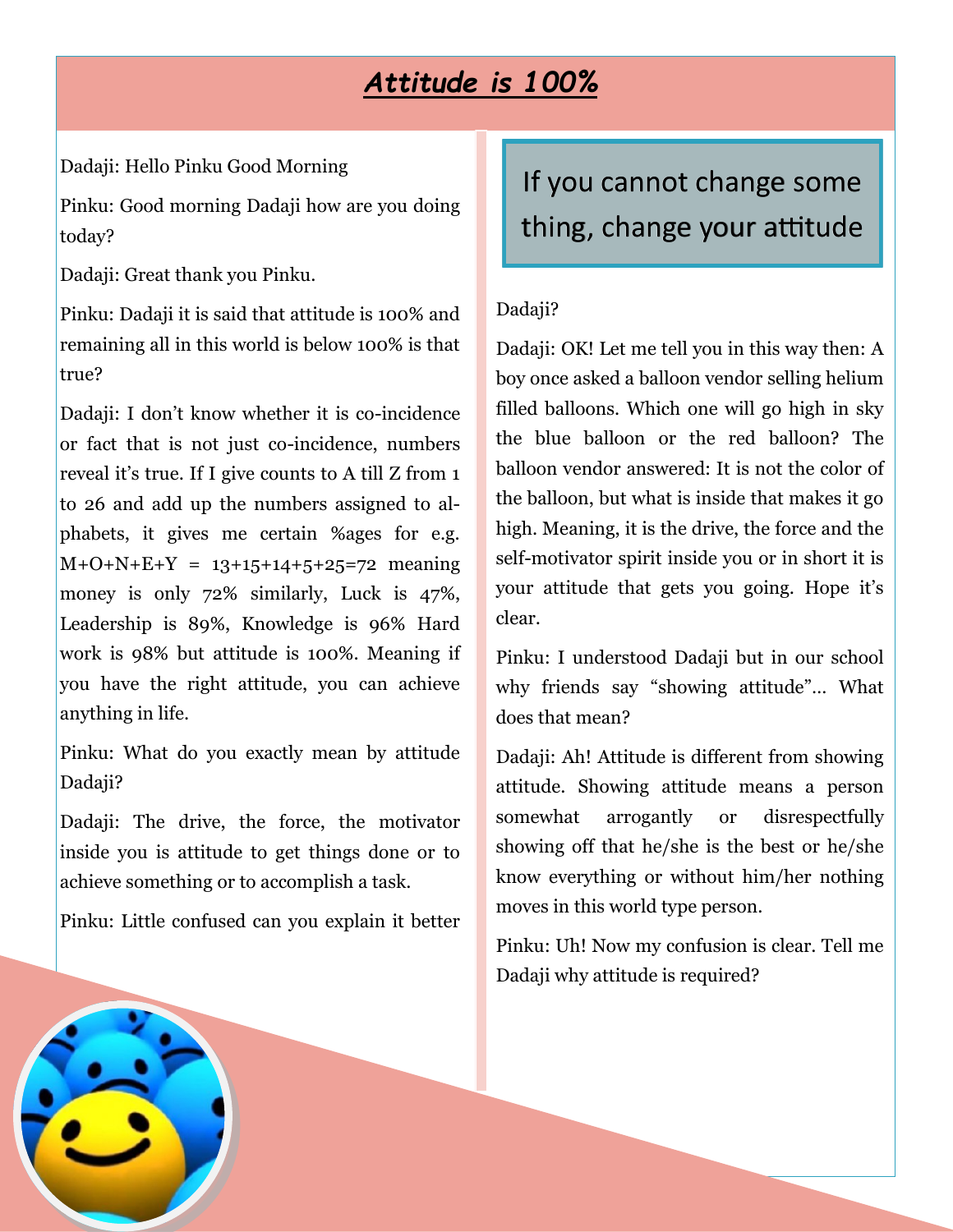#### *Attitude stimulates motivation*

Dadaji: Attitude stimulates motivation which not only helps you work towards your set goals efficiently but, also accelerate tasks to reach your set goals faster.

Pinku: Is there something called positive attitude and negative attitude?

Dadaji: Well! You need to understand the definition first to understand the above statement. Attitude is a tendency to respond positively or negatively towards a certain idea, object, person, or situation. Attitude influences an individual's choice of action, and responses (called stimuli). Every attitude has three components that are represented in what is called the ABC model of attitudes: A for affective, B for behavioral and C for cognitive. Although every attitude has these three components, any particular attitude can be based on one component more than another.

**A for Affective component:** The affective component of attitudes is related to feelings or emotions of people linked to an attitude object. Affective responses influence attitudes in a number of ways. For example, I like X brand cars because it gives pleasure and prestige.

### Attitude influences one's choice of action

**B for Behavioral component:** The behavioral components of attitudes are associated with past behaviors or experiences regarding an attitude object. The idea is that people might infer their attitudes from their previous actions. For example, I like X brand cars because I had previously owned and driven them and felt comfortable driving the same.

**C for Cognitive component:** The cognitive component of attitudes denotes to the beliefs, thoughts, and attributes that people would associate with an object. Many times a person's attitude might be based on the negative and positive attributes they associate with an object. For example, I like X brand of cars because they give more than 20 Km/Liter mileages on petrol (while average petrol cars give up to 16KM/Liter mileages)

Pinku: Which is more important Dadaji positive attitude or skill?

Dadaji: You cannot compare an orange with apple. What I mean is you should not compare positive attitude to skill.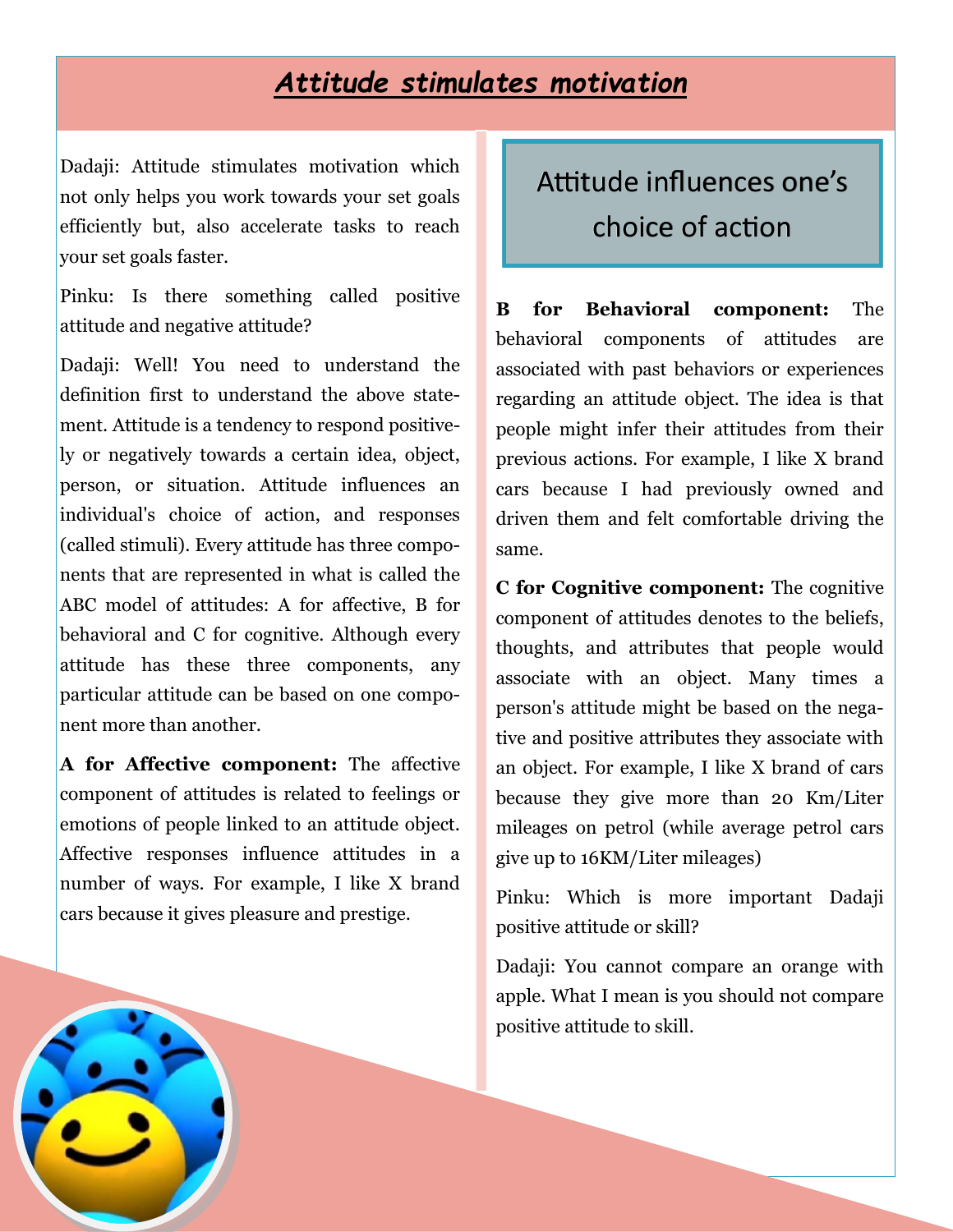#### *Attitude gives you the idea to live better*

Skill is what you already possess due to your own hard work, efforts and experience and attitude is using these skills to get things done with great enthusiasm and faster without losing hope. In simple terms, Attitude is required to enhance skill. And, remember one thing Pinku even if you are skilled, you cannot accomplish the task unless you have the right attitude to work towards accomplishment.

Pinku: But, Dadaji my friends say attitude brings in overconfidence and leads to failure. How far is that true?

Dadaji: Attitude is nothing to do with confidence or overconfidence; it is your inner voice encouraging you every time "come on you can do it".

Pinku: So! You mean to say that positive attitude always bring in good results.

Dadaji: Unfortunately results are not in our hands but any task done with positive attitude will definitely receive accolades or appreciation in one form or the other.

Pinku: Then how do you say attitude is 100% Dadaji?

# A positive attitude leads to positive thoughts

Dadaji: Ha Ha Ha… nice question Pinku. Attitude is always 100% because success and failure does not deter a person with positive attitude. Edison failed 10,000 times while inventing bulb do you know what he said, "I have not failed. I've just found 10,000 ways that won't work" and then he ultimately invented bulb that is attitude.

Pinku: How positive attitude relieve the difficulties we have in our life Dadaji?

Dadaji: Good question Pinku… let me tell you a small story. From my kitchen window while preparing my tea, I used to see Gangu our electrician touching tree and chanting few words every morning and evening. You know him correct Pinku he is such a busy guy going around our community apartments and fixing every house hold's electricity related problems.

Pinku: Yes! Dadaji sometime I wonder he will require an assistant. Covering so many apartments is a humungous task indeed.

Dadaji: I asked him why he touches the tree every day do you know what he said.

Pinku: What Dadaji?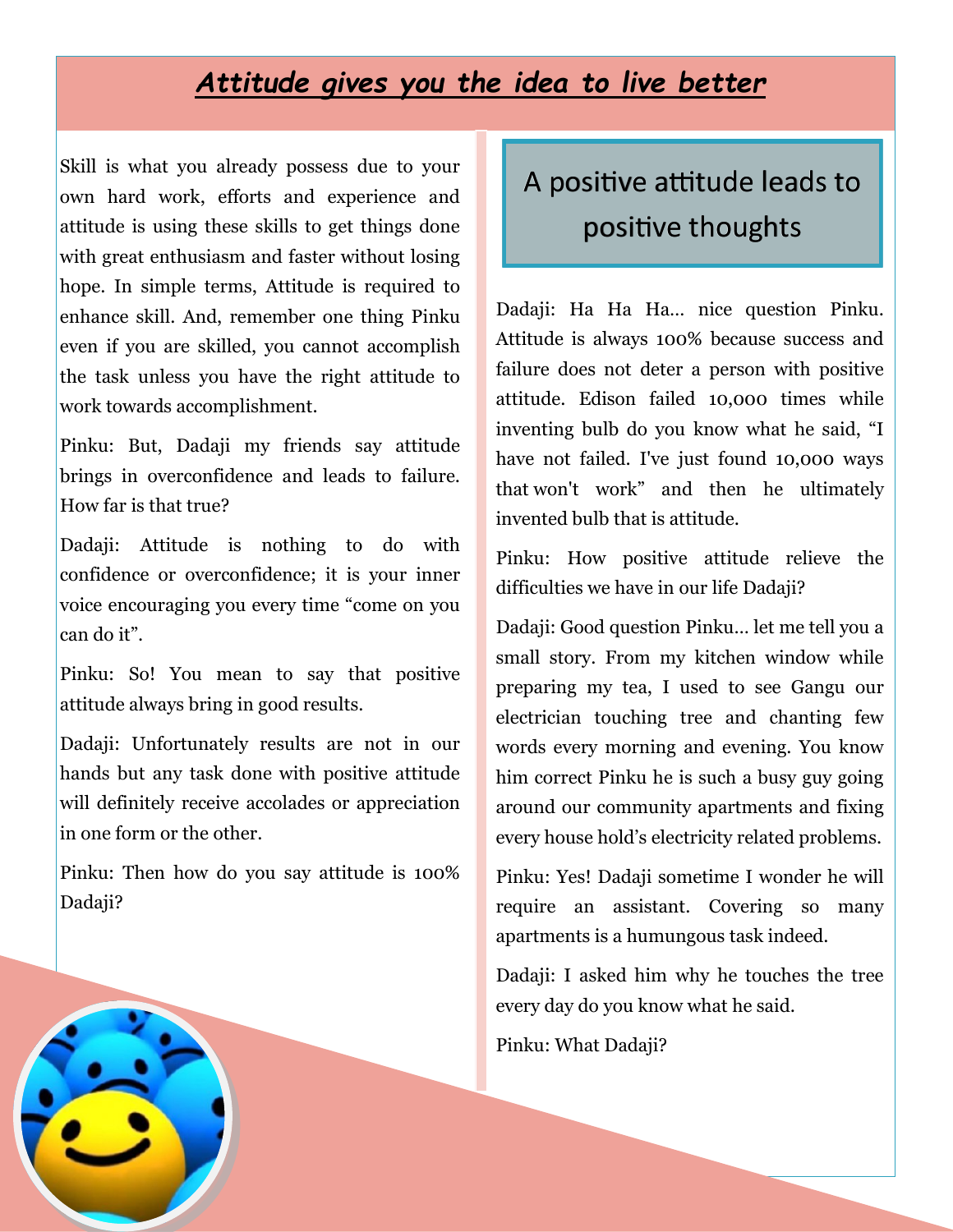#### *Attitude to do good is the best one*

Dadaji: Oh, that's my trouble tree,' he replied. 'I know I can't help having troubles on the job, but one thing for sure, troubles don't belong at home with my wife and the children. So I just hang them up on the tree every night when I come home. Then in the morning I come to this tree to pick them up again.' Funny thing is,' he smiled, 'when I come out in the morning to pick them up, there aren't any hanging up the night before.' See his attitude Pinku how much trouble he has all through the day he leaves them on the same day and every day is a fresh day to him… if everyone has the same attitude, shed their difficulties to the trouble tree you see how the world would change.

Pinku: Very True Dadaji… Can circumstances change attitude of a person?

Dadaji: Valid question Pinku. Yes it does. Attitude change does occurs owing to circumstances sometimes meaning when a person goes from being plus to minus or from slightly positive to very positive, or from having no attitude to having one or suddenly getting name and fame or suddenly defamed etc.

Pinku: Then how does one have a control over it?

#### Happiness

#### is an attitude of mind

Dadaji: Attitude is outlook of a person or if I were to say character of a person. Hence, one should always remind himself/herself not to lose positive outlook towards life called attitude what so ever is the circumstance. Expect the best outcome of every situation instead of the worst.

Pinku: If everything is going wrong in life how ones attitude should be?

Dadaji: I always tell everyone to get good at it when you get rejected, don't let yourself get dragged into other people's complaints, choose the right company who are always positive to you, believe in self and do more than what you usually do.

Dadaji: How can I fix my bad attitude?

Pinku: The simplest solution is to find a role model. Just pause and think if it were your role model what he/she would do in that situation. Other solutions can be, look around and see what amazes you, change the way you look at the situation, figure out what exactly is required getting change in you, become so busy that you don't get time for absurd thinking.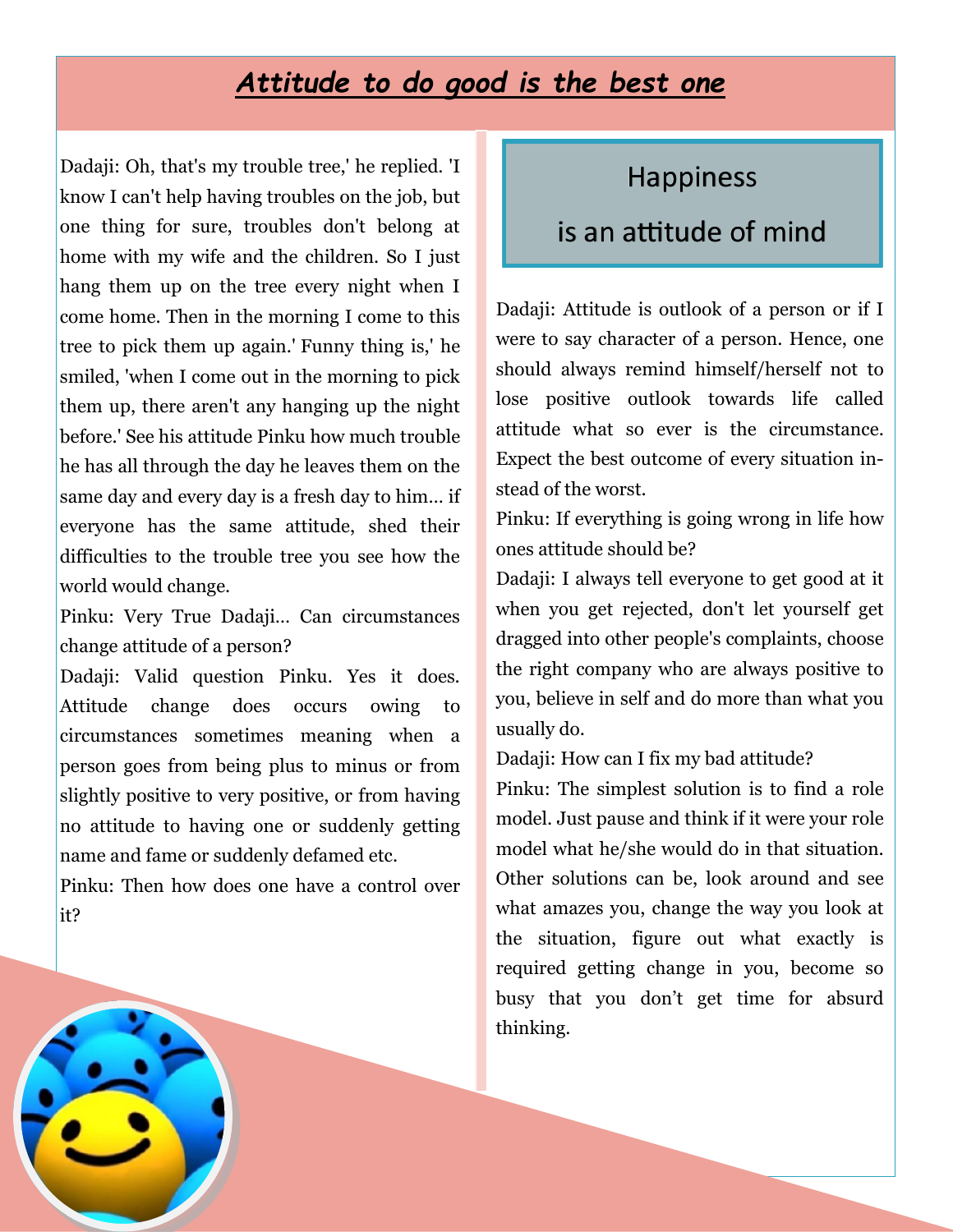#### *Attitude can make difference to one*

Pinku: Does your attitude bring in a difference to others life as well.

Dadaji: Yes. Attitude is contagious. Let me tell you a small story: John was taking a morning walk at or the beach. He saw that along with the morning tide came hundreds of starfish and when the tide receded, they were left behind and with the morning sun rays and they would die. The tide was fresh and the starfish were alive. John took a few steps, picked one and threw it into the water. He did that repeatedly. Right behind him stood Peter who couldn't understand what John was doing. He caught up with him and asked, "What are you doing? There are hundreds of starfish. How many can you help? What difference does it make?" John did not reply, took two more steps, picked up another one, threw it into the water, and said, "It makes a difference to this one Pete." Now Pete started doing the same thing along with John. Joe came from behind and asked the same question to John and Pete "What are you doing? There are hundreds of starfish. How many can you help? What difference does it make?" After listening to their answer, Joe joined them and in a small time period there were several others who Your attitude, will determine your altitude

joined John, Pete and Joe. If you are doing a deed with good attitude, people will certainly join you as everyone in this world wants to contribute. Yes attitude is contagious.

Pinku: If you show off attitude then is that contagious too.

Dadaji: Depends on maturity of the other person how he takes it. Some might get encouraged and show off similar attitude to others, some might ignore and some might even suggest to other person that showing off is not good.

Pinku: I got it Dadaji. How is potential related to attitude Dadaji?

Dadaji: Well! Potential defines your mental toughness, your ability and your aspirations of how far can you reach and attitude actually takes you there and far beyond sometimes.

Pinku: How do you develop or practice attitude daily?

Dadaji: Attitude is nothing but the hard choices you make every day, how do you respond to everything in life instead of reacting, how do you manage things and people around you, how do you cope pressures with a cool head.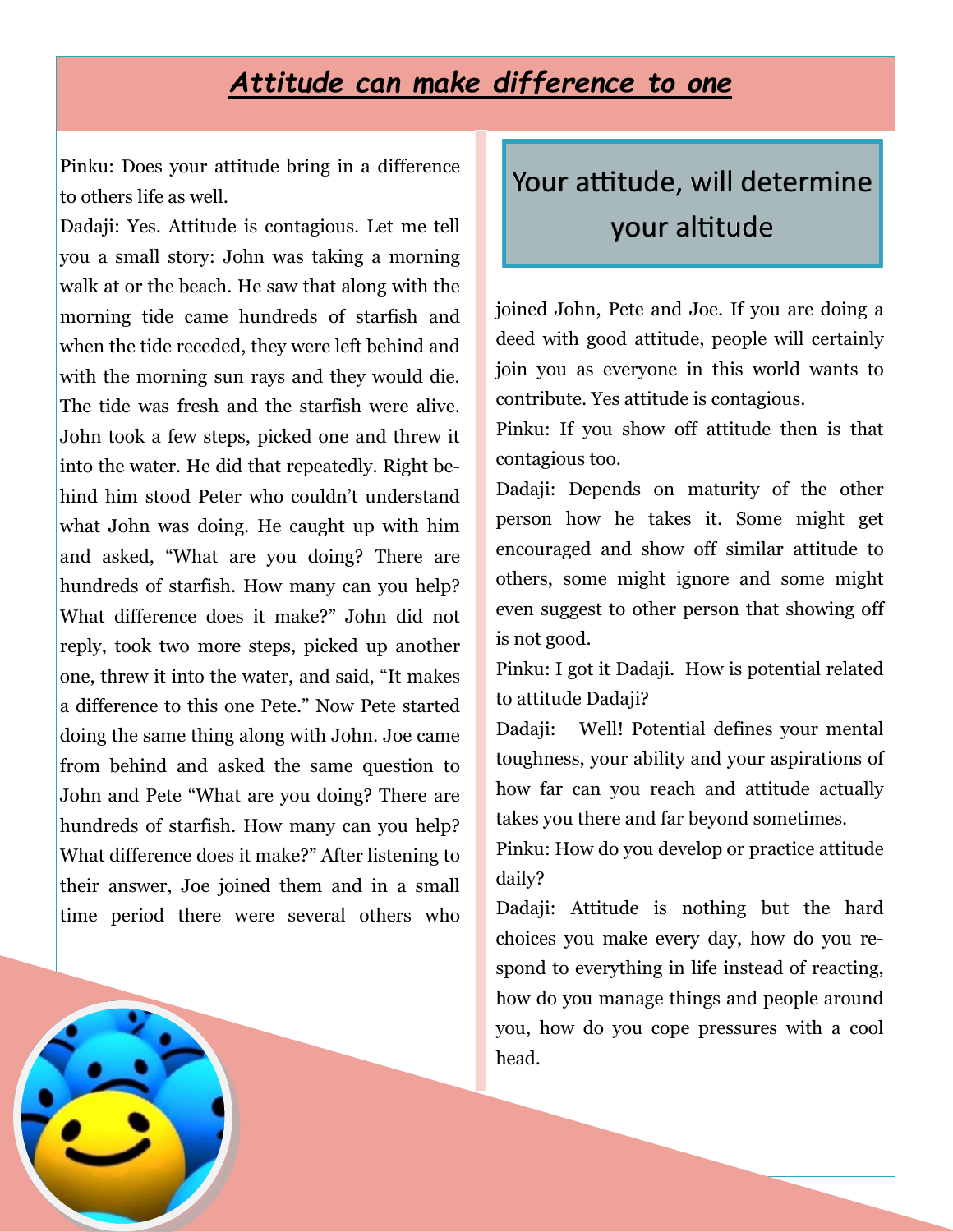### *Attitude electrifies enthusiasm*

To say it's easy but to follow or practice good attitude is a challenge; I would say every-day challenge.

Pinku: What are those hard choices that you are trying to mention here?

Dadaji: Hard choices meaning whether I should be in good mood or bad mood, either I want to choose to be a victim or can learn something from it, someone or other always complaining about me; I have two choices, want to improve him/her or myself, someone trying to bully you, either you can ignore or give back so on and so forth. Remember, every situation will not have same solution; you make the hard choices and stay by with a condition that it should bring in win-win situation.

Pinku: What do you mean by win-win situation while making choices?

Dadaji: Well! As usual a story for you to understand this... An engineer in a car manufacturing company designs a world class car. The owner is impressed with the outcome and praised him a lot. While trying to bring out the car from the manufacturing area to the showroom, they realized that the car is 2 inches taller than the entrance. The engineer felt bad that he

# Attitude determines how well you do it

didn't notice this one before creating the car. The owner was amazed on how to take it outside of the manufacturing area. The painter said that they can bring out the car and there will be a few scratches on top of the car which could be touched up later on. The engineer said that they can break the entrance, take the car out, and later re-do it. The owner was not convinced with any ideas and felt like it is a bad sign to break or scratch. Owner now has to make a choice. He thought for a while and observation went on to the car tyres which increased the height of the car, he asked the engineer to deflate the tyres and take the car out. This is what is called a choice of win-win situation.

Pinku: Hmm… great story Dadaji. Well it is said that enthusiasm is the breath of attitude how far is that correct Dadaii?

Dadaji: Enthusiasm is a high degree of eagerness and engagement or involvement with something or someone. Your attitude is absent if there is no enthusiasm in doing anything. Enthusiasm drives your attitude consistently hence, it is called breath of attitude.

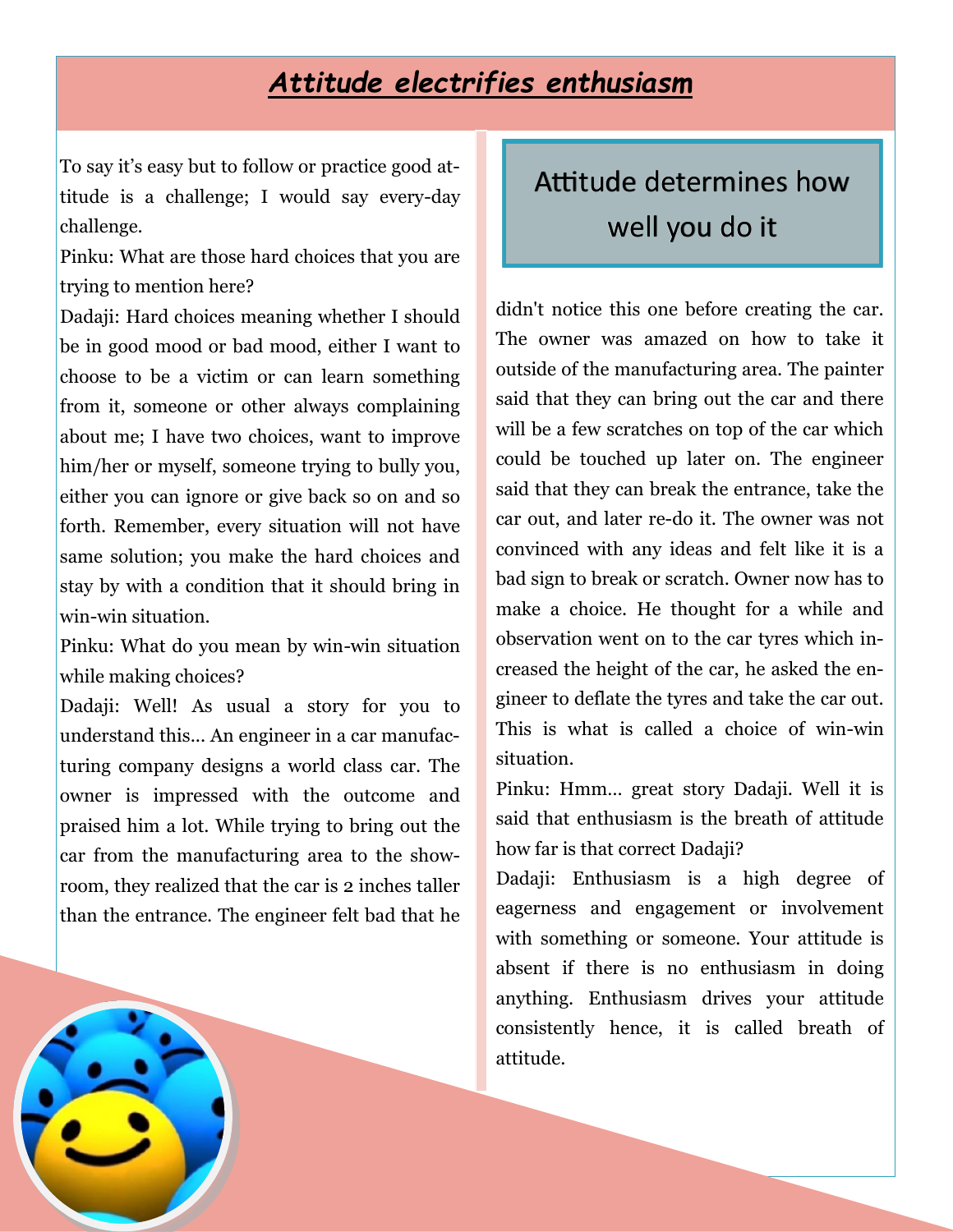#### *Negative Attitude is frustration*

Pinku: Makes sense Dadaji… what about humor how it affects attitude?

Dadaji: Humor! It is a great motivator. It reduces all the stress you might have developed, which means more positive energy to help you put your attitude into action. It is also called "Stop-Wait-Go" or speed breaker or simply breaks required to move ahead.

Pinku: hmm… ok… Tell me Dadaji how do you differentiate guts and attitude?

Dadaji: Guts is an unexplained feeling that you can do it or you have that something in you that makes you think that you can do it. However, attitude is more of go getters actions.

Pinku: What exactly you mean by bad attitude Dadaji?

Dadaji: Well Pinku bad attitude, negative attitude, pessimistic attitude all these words go hand in hand meaning the same that either you are discouraged or you want to discourage someone for your personal gains. Usually circumstances like comparison e.g. "Pinku look at Mantu how meticulously he keeps his books, how tidy he is, every time he get the best grades and you", hurriedness e.g. "If you do not do this within ½ hour, you are screwed", unrealistic

# Attitude is a box of crayons

#### that color your world

expectations e.g. "Pinku, you have to win cricket tourney this time, you have no choice", conflict e.g. "Pinku you don't come into this let your father say sorry to me", upsetting circumstances "How can your bi-cycle crash on me? How dare you?" are discouraging.

Pinku: Makes sense Dadaji. Why attitude differ from person to person?

Dadaji: All the time it's the objective that defines ones attitude. A small story for you again. Chamgadad was a criminal and all his life, he lived by looting others. He had two sons from Rupavathi his wife Angad and Veer. Frustrated by her husband's acts, Rupavathi took her sons along with her to keep her children away from crime. Angad who was elder has seen most of what his father did and similar to his father he wanted to rule the crime world hence, he developed thinking accordingly. Even-though he was good at studies his attitude was to loot others and enjoy life his father did. After his graduation, Angad did not get any job frustrated, he started he created his own gang and started his crime life ultimately became a don.

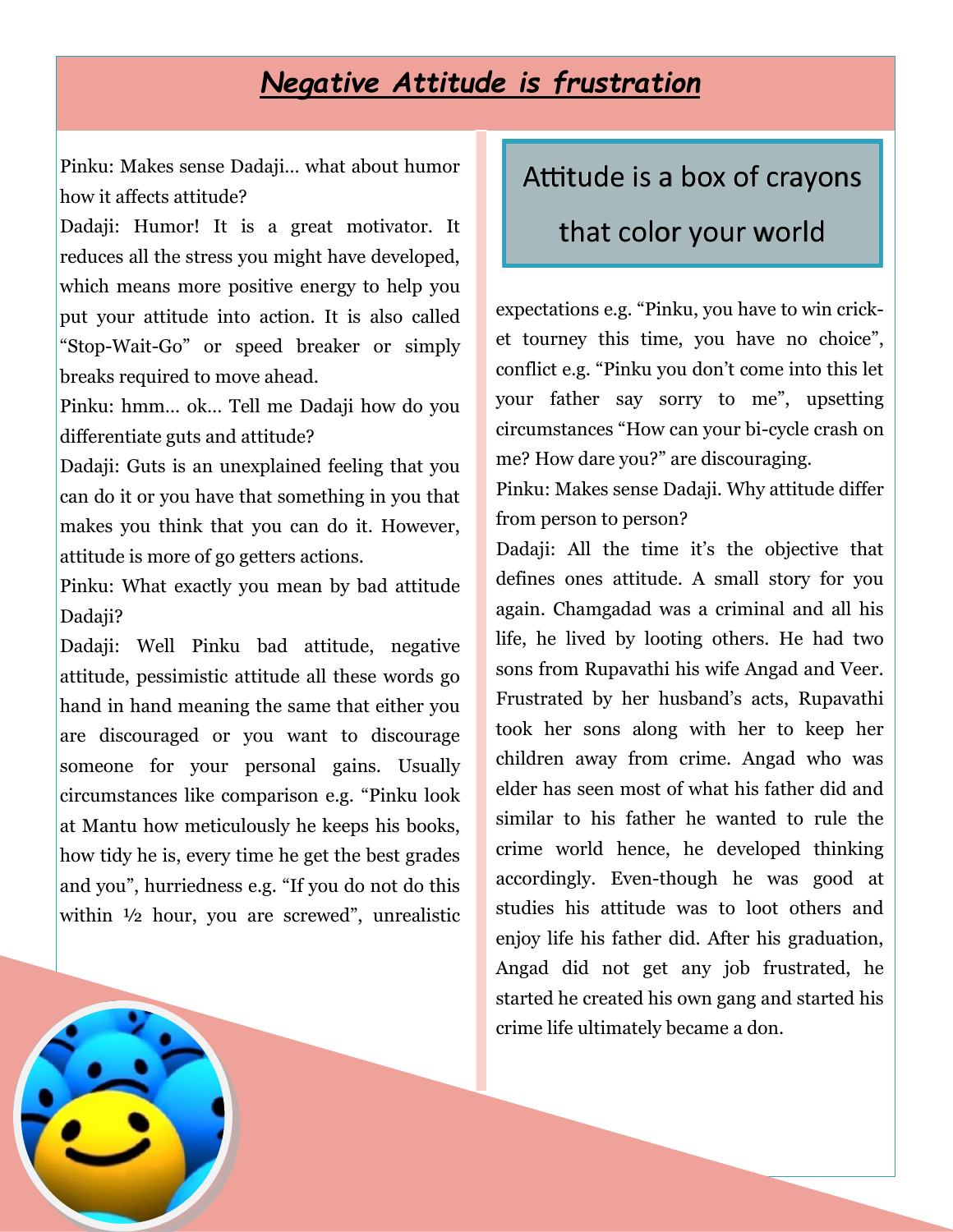#### *Have that Attitude to change world*

While Veer was not only good at study but developed an attitude to hate crime and criminals as he did not wanted to inherit his father's history hence, studied hard cleared examination related to Police and joined police department. Attitude differs from person to person due to perception formed in the mind.

Pinku: How to develop attitude like that of a celebrity?

Dadaji: Ah! Celebrity attitude… Well! The same word is differently used by different people. Some would say "Do not show celebrity attitude, keep your arrogance with you". Sales people use the same word like this "Treat your customer with celebrity attitude". I may not use the first kind as it does not make any sense to me. Celebrity attitude to me is treating everyone like a celebrity (as sales people does) and you will receive the same celebrity treatment back.

Pinku: I did not clearly understand your meaning Dadaji. Can you elaborate?

Dadaji: Oh Sure. Have you ever been to a car showroom?

Pinku: Yes Dadaji.

Dadaji: How do they greet you? What is the type of ambience you find there?

# Excellence is a prevailing attitude

Pinku: Well Dadaji they welcome with a warm smile, give us welcome drink, make us feel comfortable and then they talk about the car that we choose. The ambience is great with all air perfumes, seating sofa's, flowers in their vases and floors neat and tidy.

Dadaji: How do you feel while you are there in the showroom?

Pinku: Ah! I got it I feel as if I am a celebrity.

Dadaji: That's exactly what I explained. Treat others with attitude as if they are the celebrity and you will in return receive celebrity treatment.

Pinku: Ok! My next question what should be my attitude while worship?

Dadaji: How do you behave when you're with a very important person like the principal of your school? You're probably very careful to show respect in what you say and do. If you show such respect for important people, how much more should you show respect for God! He is most important of all! God's expectation on attitude of true worshippers is to worship God in full spirit and in truth'. God doesn't like fake people.